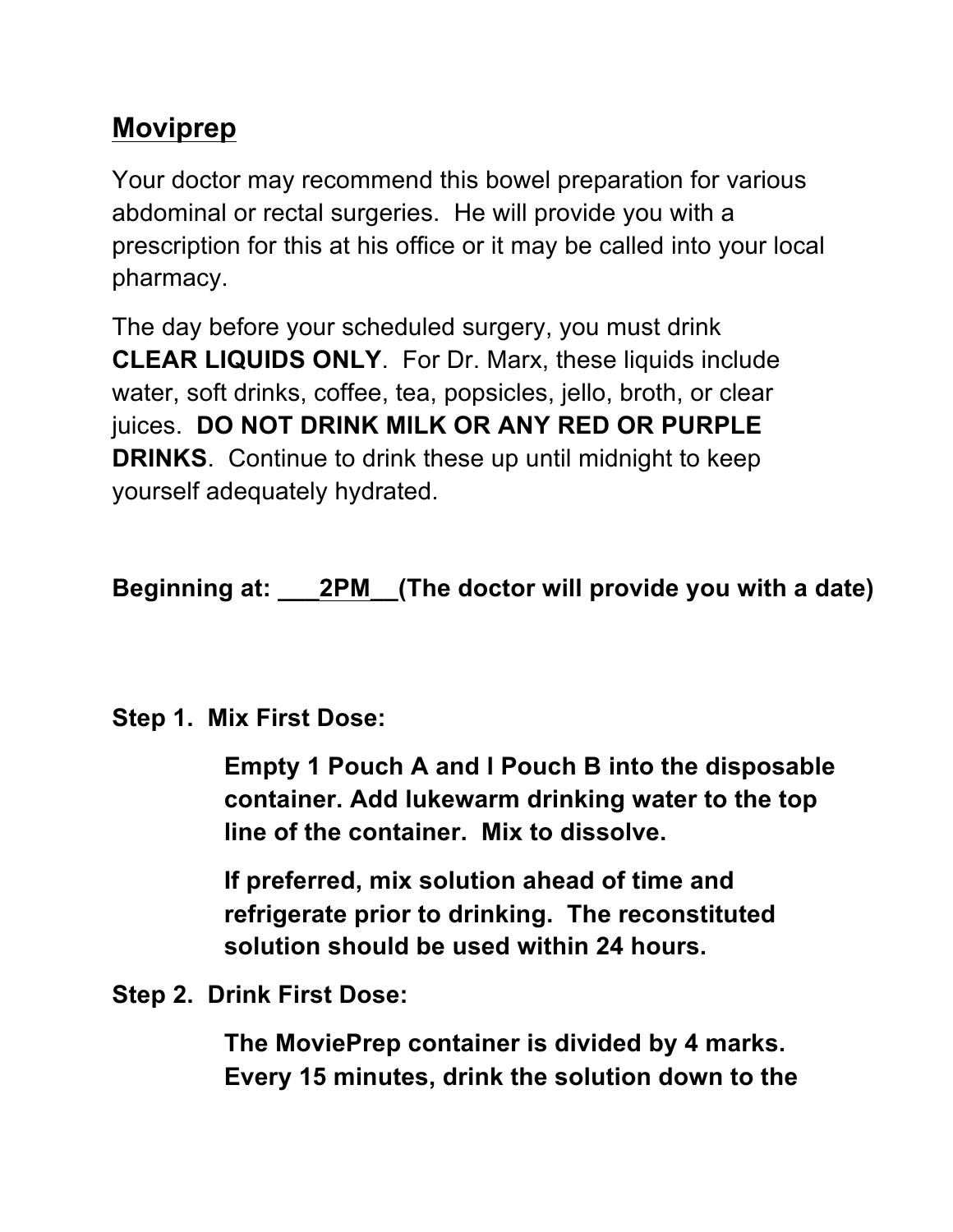**next mark (approximately 8 oz.), until the full liter is consumed.** 

**Drink 16 oz. of the clear liquid of your choice. This is a necessary step to ensure adequate hydration and an effective prep.** 

**Beginning at:\_\_7pm\_\_**

**Step 3. Mix Second Dose:**

**Empty 1 Pouch A and 1 Pouch B into the disposable container. Add lukewarm drinking water to the top line of the container. Mix to dissolve.** 

**If preferred, mix solution ahead of time and refrigerate prior to drinking. The reconstituted solution should be used within 24 hours.**

**Step 4. Drink Second Dose:**

**The MoviPrep container is divided by 4 marks. Every 15 minutes, drink the solution down to the next mark (approximately 8 oz), until the full liter is consumed.**

**Drink 16 oz. of the clear liquid of your choice. This is a necessary step to ensure adequate hydration and an effective prep.**